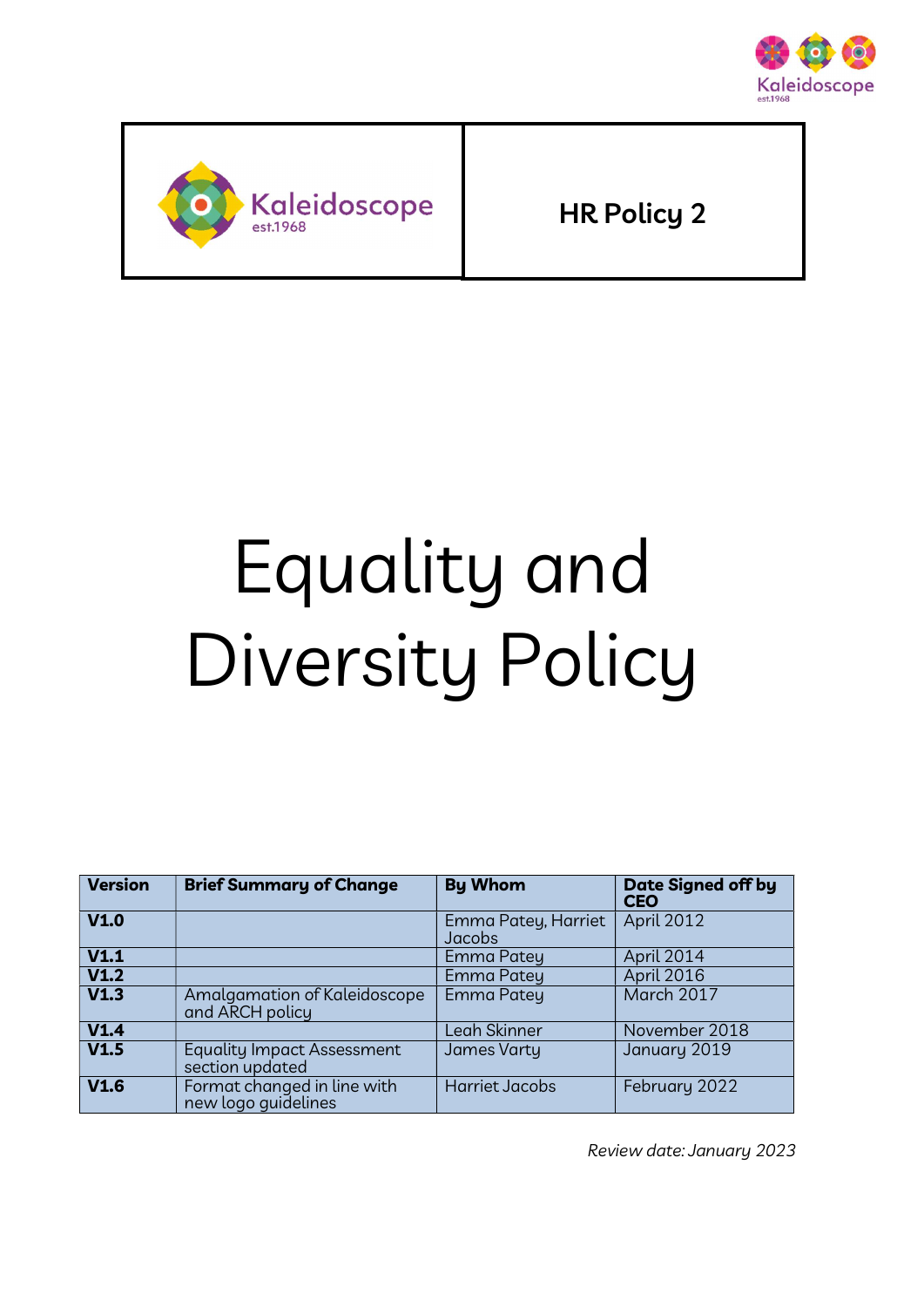

# 1. OUR AIM

Kaleidoscope is fully committed to the principles of equality of opportunity and is responsible for ensuring that no job applicant, employee, intern, contractor, client or other persons with whom we deal, receives less favourable treatment and are not subjected to unfair discrimination.

Kaleidoscope wants to ensure a working environment free from discrimination, harassment, intimidation and victimisation where everyone will receive equal treatment and be valued for their individual contribution to the business and be treated with respect and honesty.

Our policy is designed to ensure that current and potential employees, service users, visitors and contractors are offered the same opportunities regardless of their age, gender, disability, race, ethnic origin, nationality, colour, parental or marital status, pregnancy or maternity, religion or belief, trade union involvement, class or social background, sexual orientation or political belief.

We recognise that an effective Equal Opportunities policy will help all staff to develop to their full potential, which is clearly in the best interests of both our staff and our business. We want to ensure that we not only observe the relevant legislation but also do whatever is necessary to provide genuine equality of opportunity.

Kaleidoscope will ensure that there will be open access to all those who wish to participate in all aspects of their work activities and that they are treated fairly.

# 2. PURPOSE

This policy has been produced to prevent/tackle any potential/current discrimination or other unfair treatment, whether intentional or unintentional, direct or indirect, associative or perceived, against its employees, clients, service users, visitors or contractors

## 3. LEGAL REQUIREMENTS

Kaleidoscope is required by law not to discriminate against its current, past or perspective employees, service users, clients or contractors and recognise its legal obligations under, and will abide by the requirements of the Equality Act 2010, which has consolidated and replaced all previous acts outlined below:

 Equal Pay Act 1970 Rehabilitation of Offenders Act 1974 Sex Discrimination Acts 1975, 1986 & 1999 Race Relations Act 1976 and the Race Relations Amendment Act 2000 Disability Discrimination Act 1995 Human Rights Act 1998 Children Act 1998 Employment Equality (Sexual Orientation) Regulations 2003 Employment Equality (Religion and Belief) Regulations 2003 Gender Recognition Act 2004 Civil Partnership Act 2004 Employment Equality (Age) Regulations 2003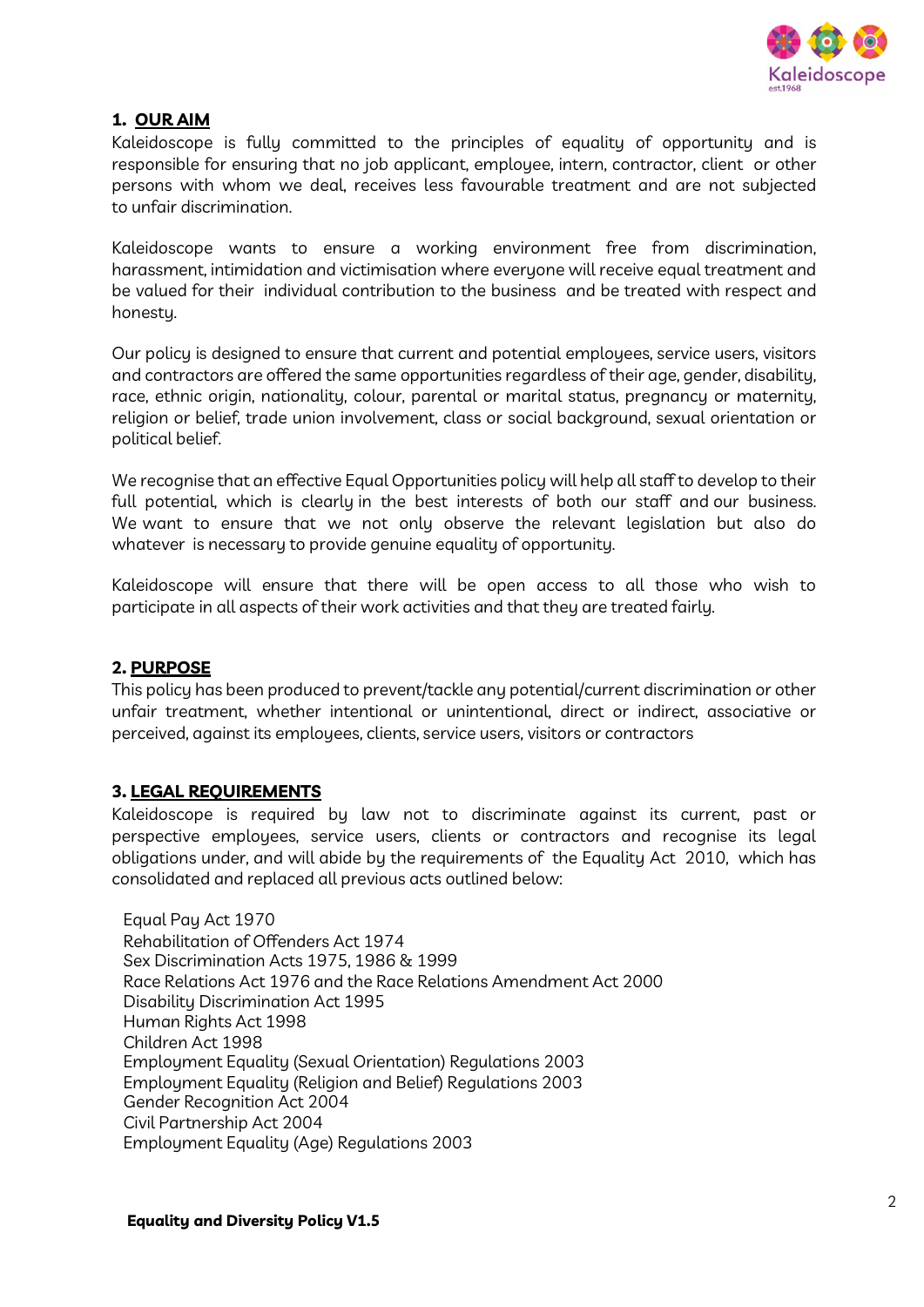

We shall also abide by any later amendments to the above Acts/regulations, or future Acts/regulations which are relevant to Kaleidoscope.

## 4. PROTECTED CHARACTERISTICS

The table below indicates the current "protected characteristics", detailed by Employment law governing Bullying, Harassment, Victimisation and Discrimination. This does not mean that any form of Bullying, Harassment, Discrimination or Victimisation of any kind will be tolerated by Kaleidoscope, but gives employees an indication to use as a guide.

| Disability                                  | Gender including Equal Pay |
|---------------------------------------------|----------------------------|
| Race, including Ethnic background or Colour | Age                        |
| Religion or belief                          | Sexual Orientation         |
| Marital Status, or civil partnership        | Gender reassignment        |
| Pregnancy and Maternity                     |                            |

## 5. DISCRIMINATION, HARASSMENT AND VICTIMISATION

Discrimination can take the following forms:

#### 5.1 Direct Discrimination

Direct discrimination occurs when someone is treated less favourably than another person because of a protected characteristic they have or are thought to have (see perception discrimination below), or because they associate with someone who has a protected characteristic (see discrimination by association below).

## 5.2 Discrimination by Association

Applies to race, religion or belief, sexual orientation, age, disability, gender reassignment and sex. This is direct discrimination against someone because they associate with another person who possesses a protected characteristic.

#### 5.3 Perception Discrimination

Applies to age, race, religion or belief, sexual orientation, disability, gender reassignment and sex. This is direct discrimination against an individual because others think they possess a particular protected characteristic. It applies even if the person does not actually possess that characteristic.

## 5.4 Indirect Discrimination

Applies to age, race, religion or belief, sex, sexual orientation, marriage and civil partnership, disability and gender reassignment.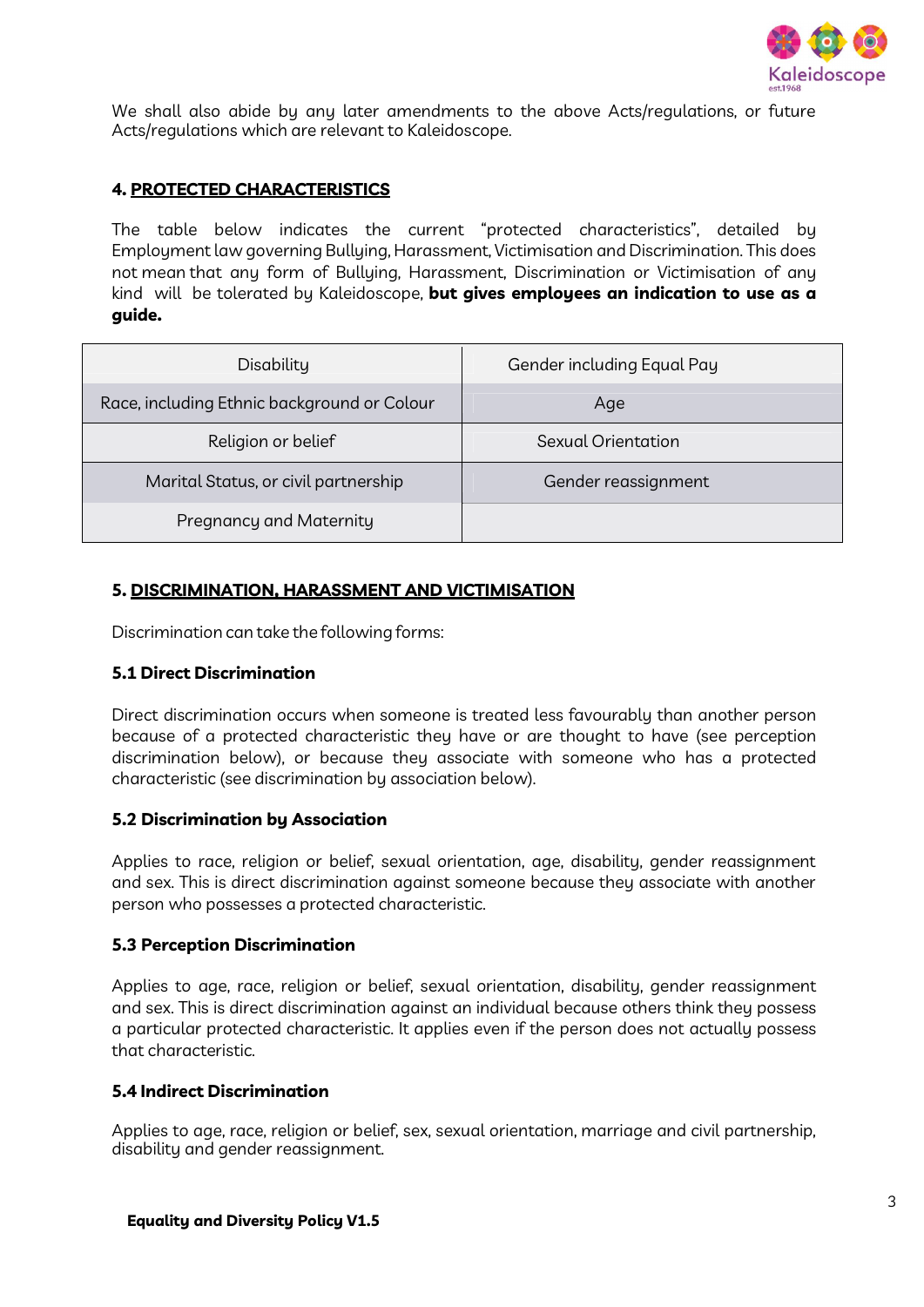

Indirect discrimination can occur when a condition, rule, policy or even a practice that applies to everyone but particularly disadvantages people who share a protected characteristic. Indirect discrimination can be justified if it is 'a proportionate means of achieving a legitimate aim'.

Being proportionate really means being fair and reasonable, including showing that we have looked at 'less discriminatory' alternatives to any decision made.

When decisions are made about an individual, the only personal characteristics taken into account will be those which, as well as being consistent with relevant legislation, are necessary to the proper performance of the work involved.

## 5.5 Harassment

The current definition of harassment – as applied to any "protected characteristic" of discrimination covered by the applicable legislation.

## "Unwanted conduct related to a relevant protected characteristic, which has the purpose or effect of violating an individual's dignity or creating an intimidating, hostile, degrading, humiliating or offensive environment for that individual". (ACAS 2010)

It is behaviour that is unwanted, unreciprocated and uninvited.

Harassment is described as inappropriate actions, behaviour, comments or physical contact that is objectionable or causes offence to the recipient.

Kaleidoscope is committed to ensuring that its current or prospective employees, service users, contractors, customers and any other people, with whom we deal, are able to conduct their activities free from harassment or intimidation.

# 5.6 Victimisation

Victimisation is defined as when someone is treated less favourably than others because he or she has taken action against Kaleidoscope under one of the relevant Acts/regulations (as previously outlined) or provided information about discrimination, harassment or inappropriate behaviour.

Kaleidoscope regards discrimination, harassment or victimisation, as described above, as gross misconduct and any employee, or contractor who discriminates against, harasses or victimises any other person will be liable to appropriate disciplinary action, up to and including dismissal. You are advised to read the Bullying, Harassment or Victimisation Policy for further information.

# 6. RESPONSIBILITY, IMPLEMENTATION AND COMMUNICATION

The HR Manager, along with the Chief Executive, are responsible for ensuring that this Equal Opportunities Policy is followed and to deal with any actual or potential breaches.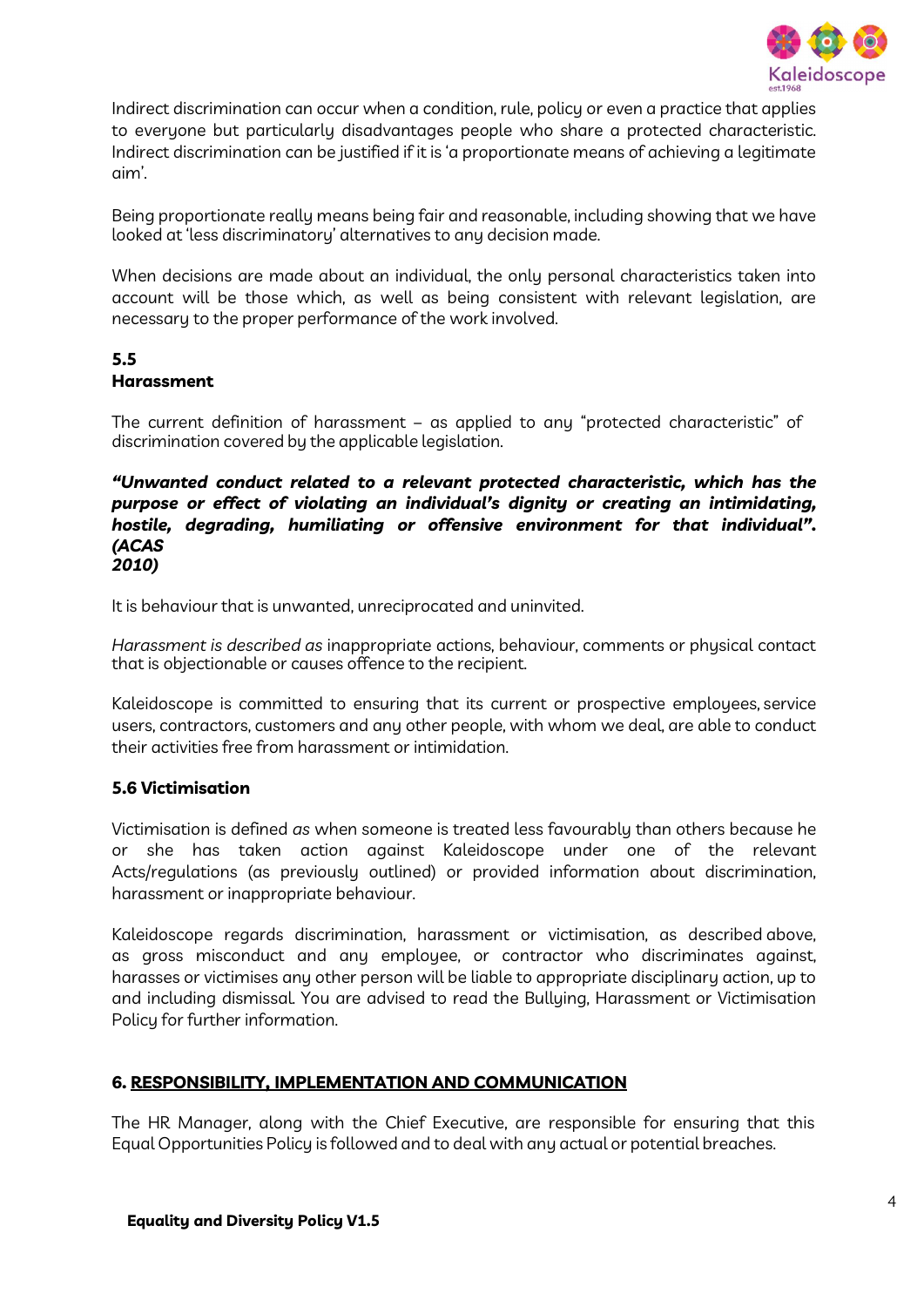

All employees or contractors have responsibilities to respect, act in accordance with and thereby support and promote the spirit and intentions of the policy and, where appropriate, individual work programmes will be amended to include equality related tasks.

A copy of this document will be available to all staff (both permanent and contract). Kaleidoscope will take measures to ensure that its employment practices are non-discriminatory. All consultants and advisers used must demonstrate their commitment to the principles and practice of equality and that they abide by the principles of this policy.

The policy will be part of the staff handbook and reference will be made to it in any codes of conduct. It will also be covered in all staff induction training.

Appropriate disciplinary action will be taken against any employee, who violates the Equal Opportunities Policy. An individual may raise any grievance, and no employee will be penalised for doing so unless it is untrue and not made in good faith.

# 7. OTHER POLICY DOCUMENTATION

Further information and guidance for Kaleidoscope employees on equality and diversity is available by referring to the following company policies:

- Bullying, Harassment or Victimisation
- **•** Disciplinary
- Flexible Working
- **•** Grievance
- Planned Family Leave
- Recruitment
- Redundancu
- Retirement
- Sickness Absence
- Training And Development
- Whistle-Blowing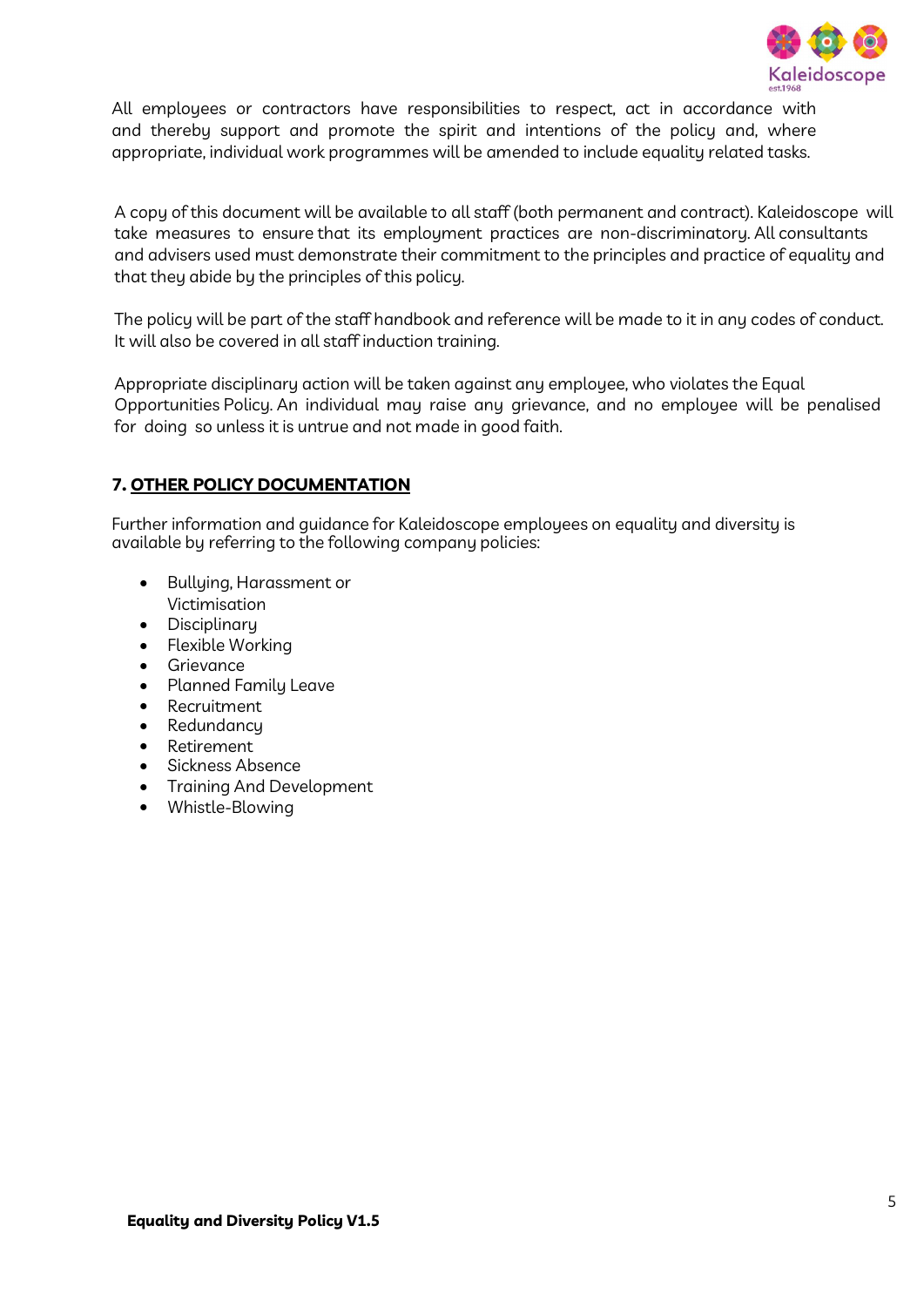

## 8. EQUALITY IMPACT ASSESSMENT

Equality Impact Assessments (EIAs) are assessments that public authorities (or agencies like Kaleidoscope who deliver services on their behalf) often carry out prior to implementing a policy. They help to determine the potential impact of the policy on ensuring equality. EIAs are not required to be undertaken by law, but they help to evidence compliance with the Equality Act.

Kaleidoscope will undertake Equality Impact Assessments where possible, on renew/ review of policy areas. This could apply to Human Resource Policy, Operational Policy or Clinical Policy. Screening assessment and full assessment templates are included in the policy appendices for this purpose. The screening assessment is intended for use on policies that are expected to have an impact on people with protected characteristics, but do not need to progress to a full impact assessment because the policy has made sufficient provision for those characteristics. Policies that have had screening or full EIAs undertaken will have the EIA attached to the policy as an appendix.

Il Bens

Chief Executive February 2022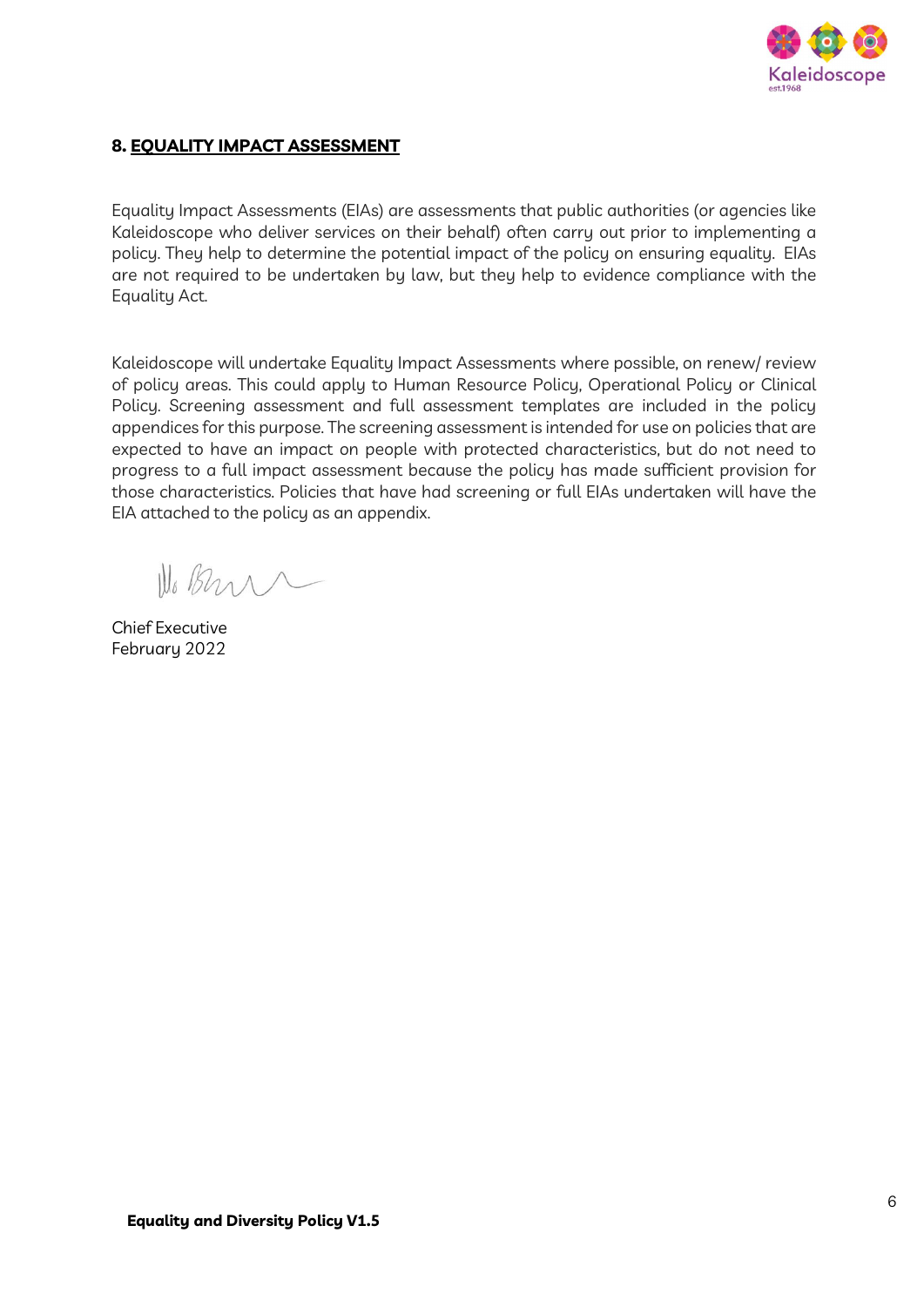

# Appendix 1:



This toolkit acts as a guide to explain how to complete each section of the Equality Impact Assessment (EIA).

EIAs are a way of looking at current and new policies in an in depth way to assess the impact they may have on different equality groups (race, disability, age, gender, religion or belief, sexual orientation and other socially excluded communities or groups).

#### The aims of EIAs are to:

 Allow more contact with the diverse groups in the community. Change the way you think about work and the decision made. Help to think more about the needs of various groups, so that equality is at the heart of everything you do.

#### EIAs can be used to:

 Stop direct and indirect discrimination from happening now and in the future. Highlight diversity as a strength and an integral part of work. Make sure services are accessible to everyone in the community. Help to improve the way service users are treated. Help with decisions that need to be made. Ensure legislation is complied with.

#### When to assess:

 Before a new policy is created and existing one is to be reviewed. Before completing a full assessment a preliminary EIA should be completed. It is a screening process to see if the policy has an impact on any of the equality groups.

#### The key steps for completing an EIA:

- 1. Clear aims and objectives
- 2. Collecting information
- 3. What is the impact?
- 4. What are the differences?
- 5. Consultation
- 6. Decision
- 7. Publish results

## 1. Aims and objectives:

 What is the aim of the policy? Who is the policy going to benefit and how?

#### Equality and Diversity Policy V1.5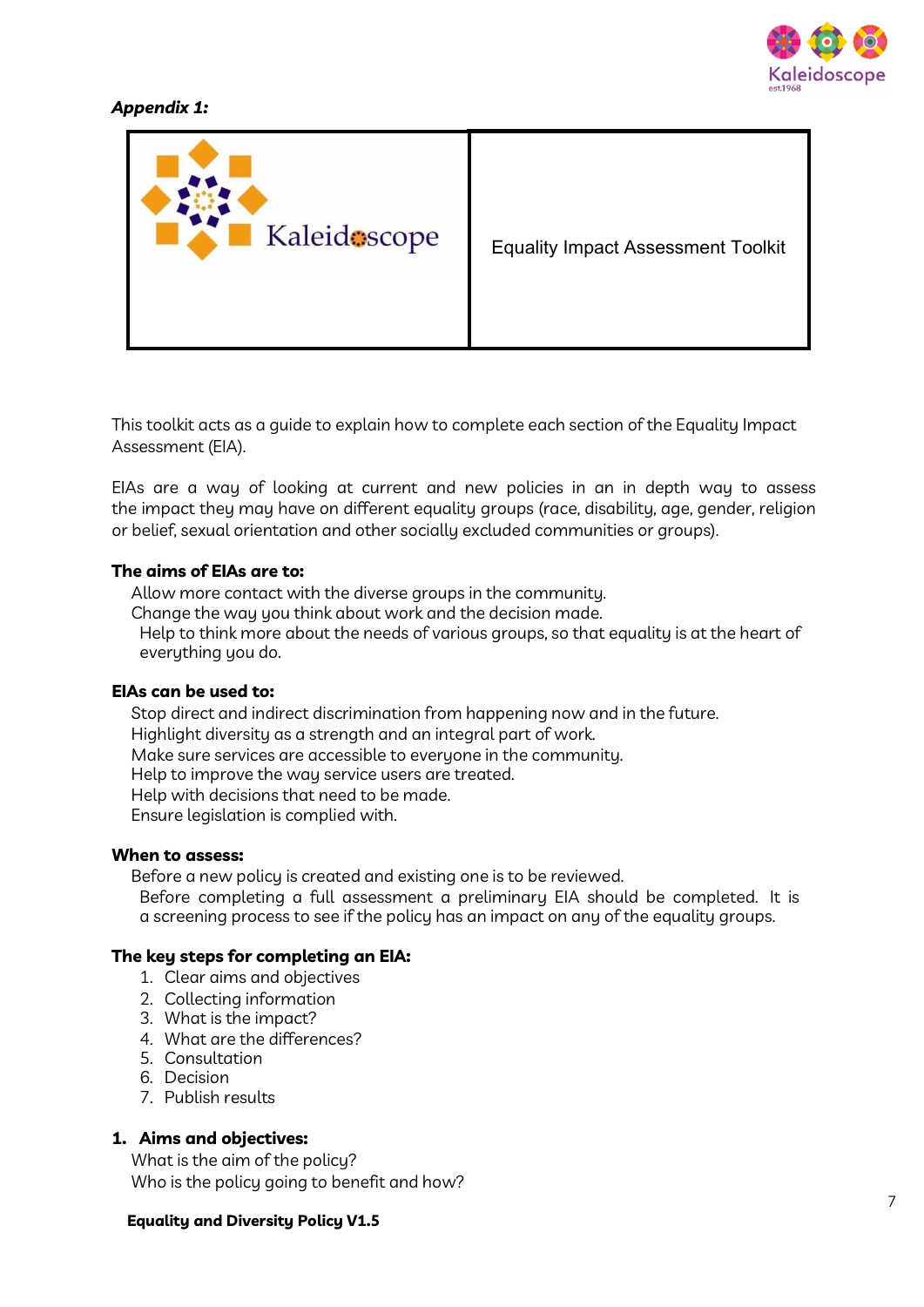

 What outcomes do you want to achieve? What barriers are there to achieving these outcomes?

## 2. Collecting information:

 Data about the people who use the service Satisfaction or complaints feedback Previous EIAs Your knowledge and the knowledge of people in the team.

## 3. What is the impact?

 Who does and doesn't use the service? What do different minority groups think? (You might think the policy is accessible and

addresses the needs of those groups, but asking them might give a totally different view) Does it really meet their varied needs?

Are some groups less likely to get a good service?

Being accessible can include how physically accessible the service is or how intellectually accessible it is i.e. use of jargon or language that is too complex.

## 4. What are the differences?

 Are any groups affected in a different way to others as a result of the policy? Is this difference a negative one?

Does this policy either directly or indirectly discriminate?

 Is the aim of the policy to create equal opportunities through positive action? Explain your reasons.

## 5. Consultation

 Ensure that the way you ask for views is open, inclusive and accessible for everyone. Use methods appropriate for the policy or service being looked at.

 Make sure that anyone who may be affected by, or with an interest in the policy are asked for their views.

Use a wide variety of community based and practical approaches.

Use previous consultations and improve on them if you can.

## 6. Make a decision

 Clearly show how the policy was decided on. What will be its main effects and benefits? Make sure that you record how these decisions were made.

## Future monitoring

It is important to:

 Set up a way of regularly monitoring your policy, that includes collecting and reviewing equality information.

Carry out a review and feed this into the annual review cycle.

Carry out any amendments to your policy as a result of the monitoring.

## 7. Publishing results

 Results should be published and monitored in an accessible and user friendly way. Publicly record what is to be done and the decisions made.

Let people who have given their views know how these have been used.

Ensure language used is jargon free.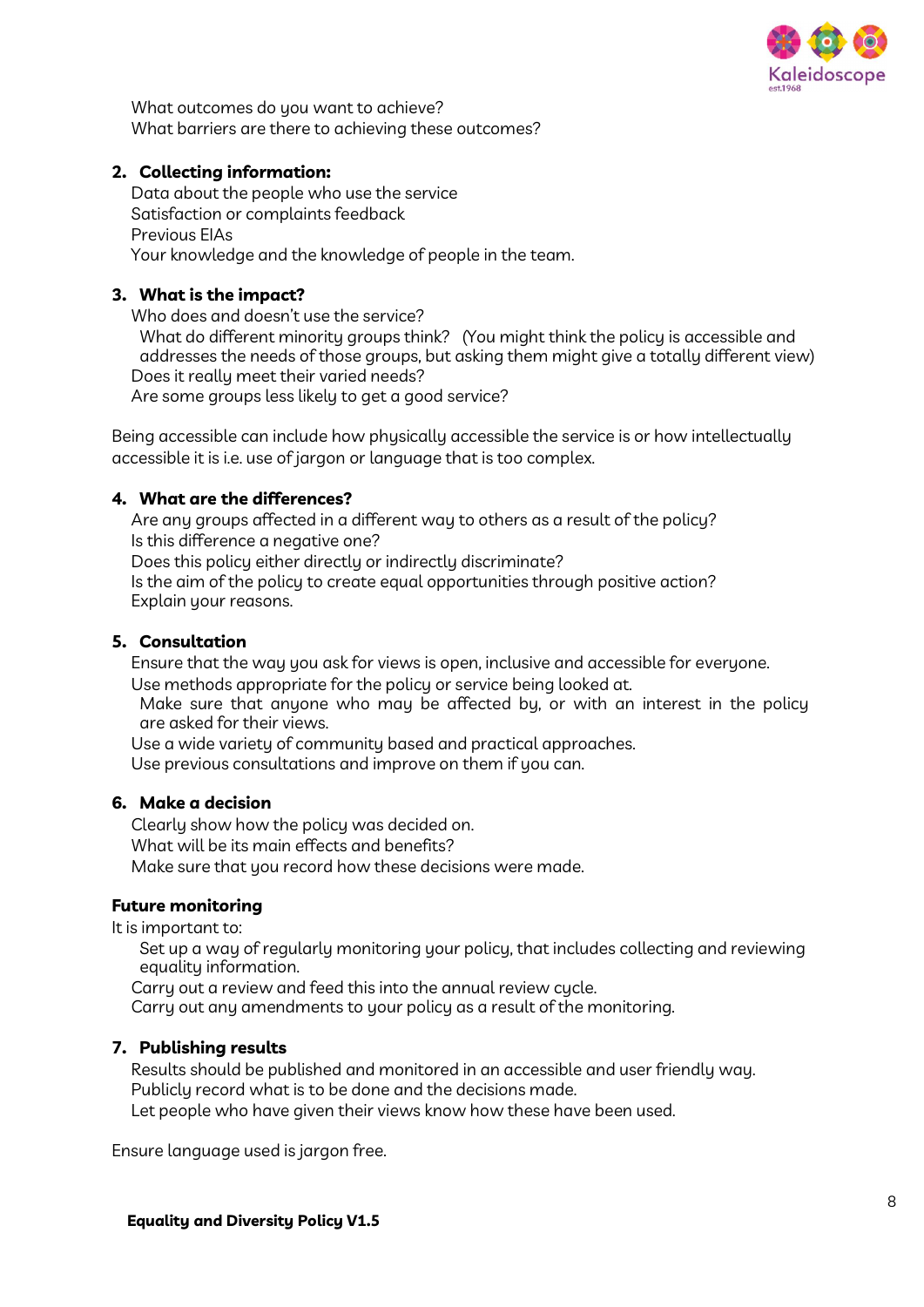

# Appendix 2:



This preliminary form should be completed before undergoing the full Equality Impact assessment.

It is a screening process, which will identify those polices that require a full EIA, by looking at: Negative, positive impacts on any of the equality groups.

Opportunities to promote equality for these groups.

Prioritises if and when a full EIA should be completed.

Justifies reasons for why a full EIA is not going to be completed.

| Title of the policy:                                    |  |
|---------------------------------------------------------|--|
| Type of policy:                                         |  |
| Existing and being reviewed $\Box$ or A new development |  |
| 1. What is the aim of the policy?                       |  |
| 2. Who is the policy going to benefit?                  |  |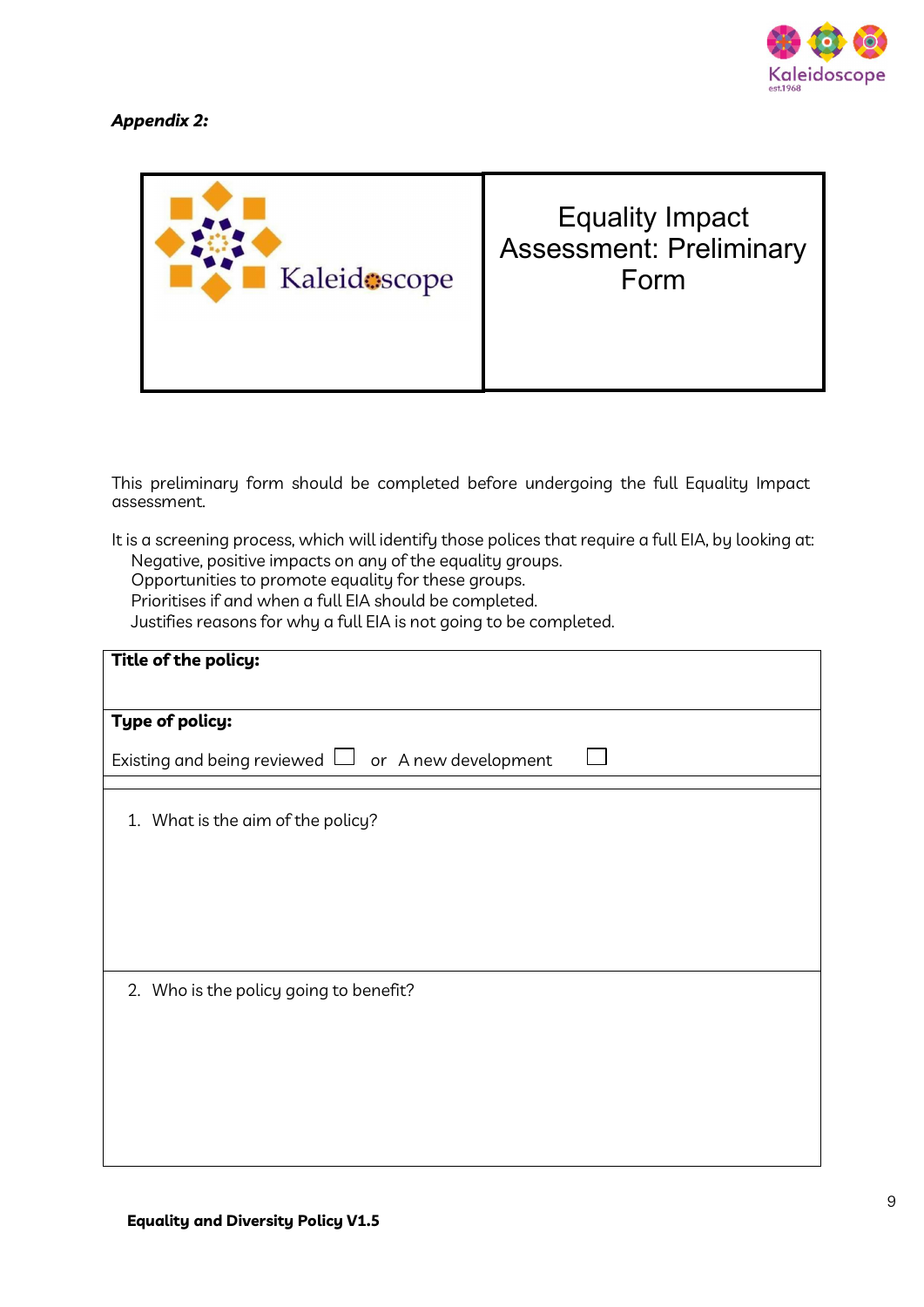

٦

|                           |                                       | 3. Thinking about each group below, does, or could the policy have a negative impact on |                |
|---------------------------|---------------------------------------|-----------------------------------------------------------------------------------------|----------------|
|                           | members of the equality groups below? |                                                                                         |                |
| Group                     | <b>Yes-</b> negative                  | <u>No-positive / no</u><br>imnact                                                       | <b>Unclear</b> |
|                           |                                       |                                                                                         |                |
| Age                       |                                       |                                                                                         |                |
| <b>Disability</b>         |                                       |                                                                                         |                |
| <del>Race</del>           |                                       |                                                                                         |                |
| Gender                    |                                       |                                                                                         |                |
|                           |                                       |                                                                                         |                |
| <b>Transgender</b>        |                                       |                                                                                         |                |
| <b>Sexual orientation</b> |                                       |                                                                                         |                |
| <b>Religion or belief</b> |                                       |                                                                                         |                |
| <b>Other socially</b>     |                                       |                                                                                         |                |

excluded groups

.

# If the answer is "Yes" or "Unclear", consider doing a full EIA.

4. Does, or could the policy help to promote equality from members of the equality groups

| <b>Group</b>              | <u>Yes- positive</u> | No- negative / no | Unclear |
|---------------------------|----------------------|-------------------|---------|
|                           |                      | impact            |         |
|                           |                      |                   |         |
| <b>Age</b>                |                      |                   |         |
| <b>Disability</b>         |                      |                   |         |
| Race                      |                      |                   |         |
| <b>Gender</b>             |                      |                   |         |
| <b>Transgender</b>        |                      |                   |         |
| Sexual orientation        |                      |                   |         |
| <b>Religion or belief</b> |                      |                   |         |
| <b>Other socially</b>     |                      |                   |         |
| excluded groups           |                      |                   |         |

# If the answer is "No" or "Unclear", consider doing a full EIA.

5. Do you have any feedback data from the equality groups that influences, affects or shapes this policy?  $\Box$ 

| Group                     | Yes- negative | No-positive / no | <b>Unclear</b> |
|---------------------------|---------------|------------------|----------------|
|                           |               | impact           |                |
| Age                       |               |                  |                |
| <b>Disability</b>         |               |                  |                |
| Race                      |               |                  |                |
| Gender                    |               |                  |                |
| <b>Transgender</b>        |               |                  |                |
| Sexual orientation        |               |                  |                |
| <b>Religion or belief</b> |               |                  |                |
|                           |               |                  |                |
|                           |               |                  | ΊÛ             |

Equality and Diversity Policy V1.5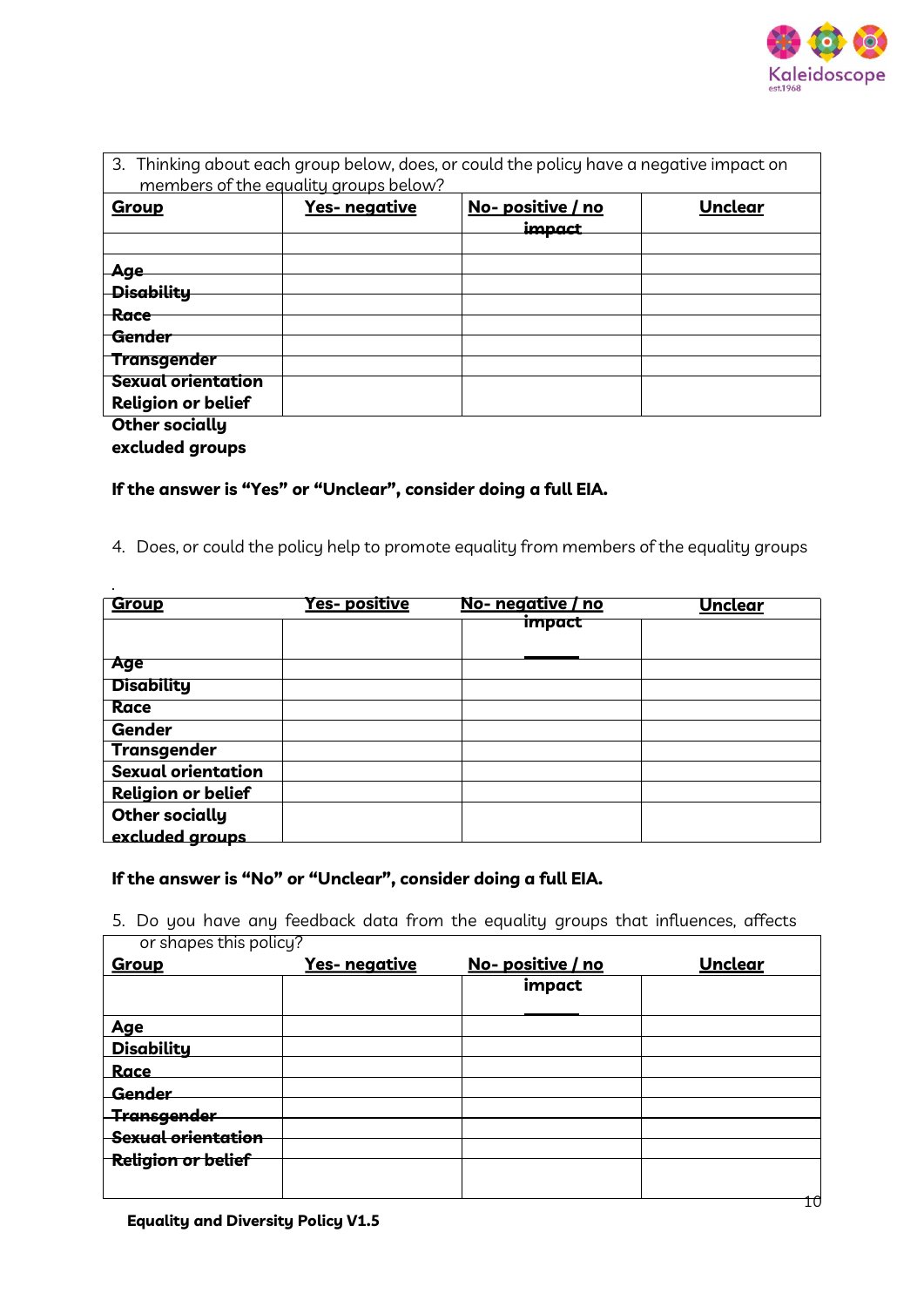

## Other socially excluded groups

## If the answer is "Yes" or "Unclear", no one knows or opinion is divided, consider doing a full EIA.

| 6. Using the assessments in questions 3, 4, and 5, should a full assessment be carried out on<br>this policy? |  |  |           |  |
|---------------------------------------------------------------------------------------------------------------|--|--|-----------|--|
| <b>YES</b>                                                                                                    |  |  | <b>NO</b> |  |

7. How have you come to this decision?

8. WWhat is your priority for doing the full EIA?

High \_\_ Medium \_\_ Low \_\_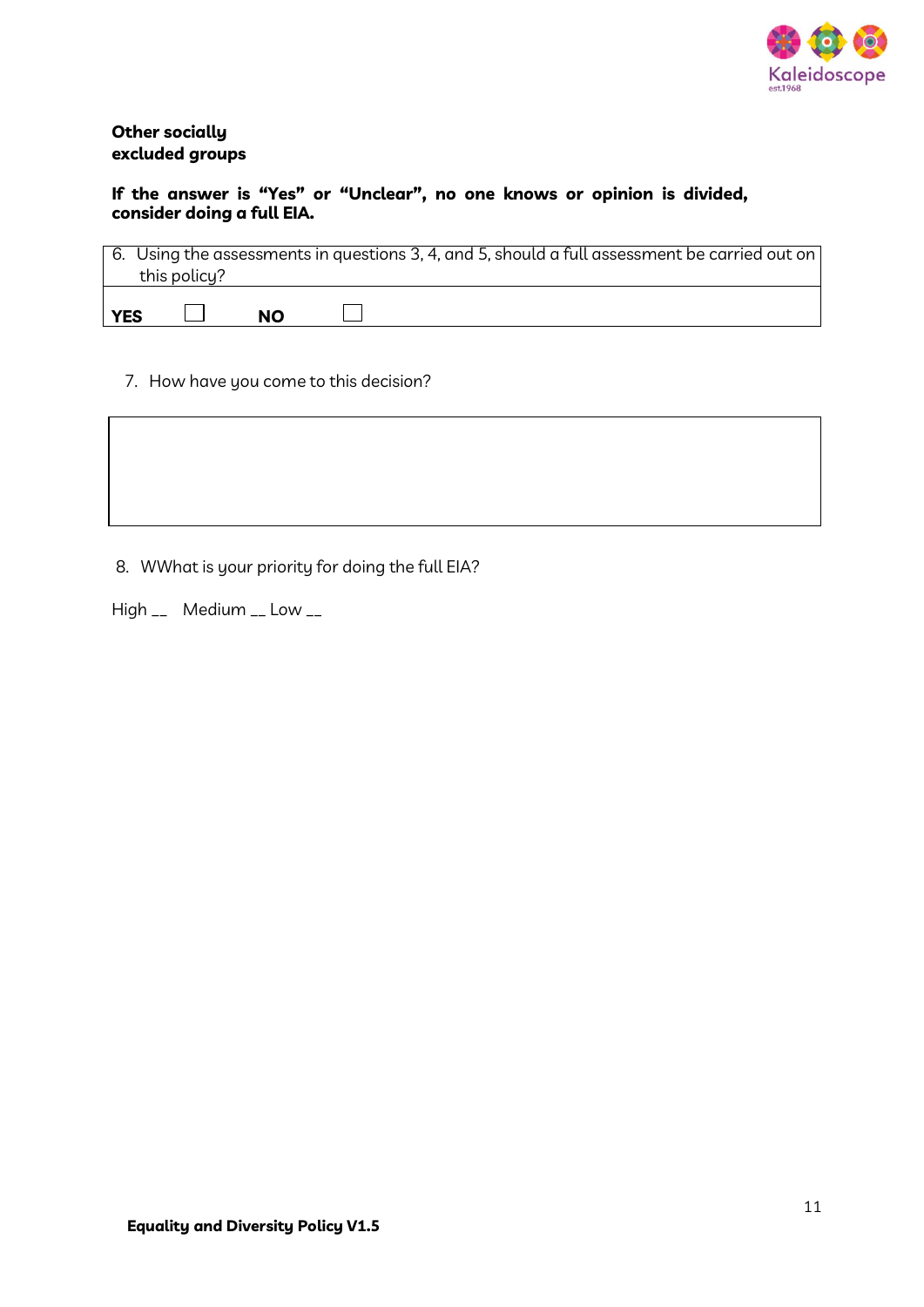# Appendix 3:

| Kaleidescope | <b>Equality Impact</b><br><b>Assessment Form</b> |
|--------------|--------------------------------------------------|
|--------------|--------------------------------------------------|

| 1. Title of policy:                                  | 2. People involved with completing the<br>EIA: |
|------------------------------------------------------|------------------------------------------------|
|                                                      |                                                |
| 3. Is this policy:<br>Existing and being reviewed    | or A new development                           |
|                                                      |                                                |
| Step 1: Aims                                         |                                                |
| What is the aim of the policy?                       |                                                |
|                                                      |                                                |
|                                                      |                                                |
|                                                      |                                                |
| Who is the policy going to benefit and how?          |                                                |
|                                                      |                                                |
|                                                      |                                                |
|                                                      |                                                |
|                                                      |                                                |
| What outcomes do you want to achieve?                |                                                |
|                                                      |                                                |
|                                                      |                                                |
|                                                      |                                                |
| What barriers are there to achieving these outcomes? |                                                |
|                                                      |                                                |
|                                                      |                                                |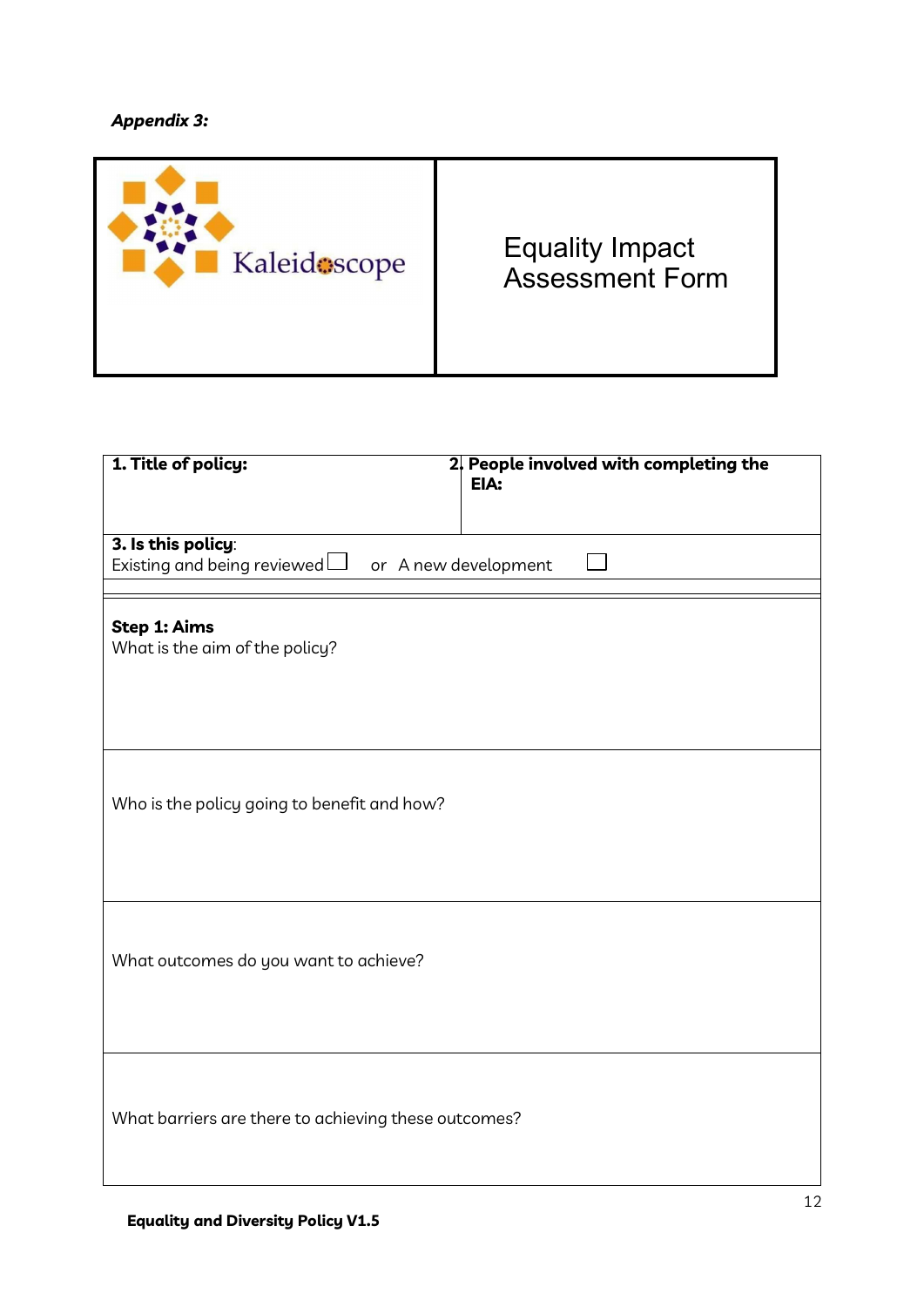| <b>Step 2: Collecting information</b> |                                             |
|---------------------------------------|---------------------------------------------|
|                                       | What existing data/information do you have? |

Using your existing data, what does it tell you?

| Step 3: Is there an impact on some groups in the community? |
|-------------------------------------------------------------|
| Ethnicity or race:                                          |
|                                                             |
|                                                             |
|                                                             |
|                                                             |
| Gender and transgender:                                     |
|                                                             |
|                                                             |
|                                                             |
|                                                             |
| Age:                                                        |
|                                                             |
|                                                             |
|                                                             |
|                                                             |
| Disability:                                                 |
|                                                             |
|                                                             |
|                                                             |
|                                                             |
| Religion or belief:                                         |
|                                                             |
|                                                             |
|                                                             |
|                                                             |
|                                                             |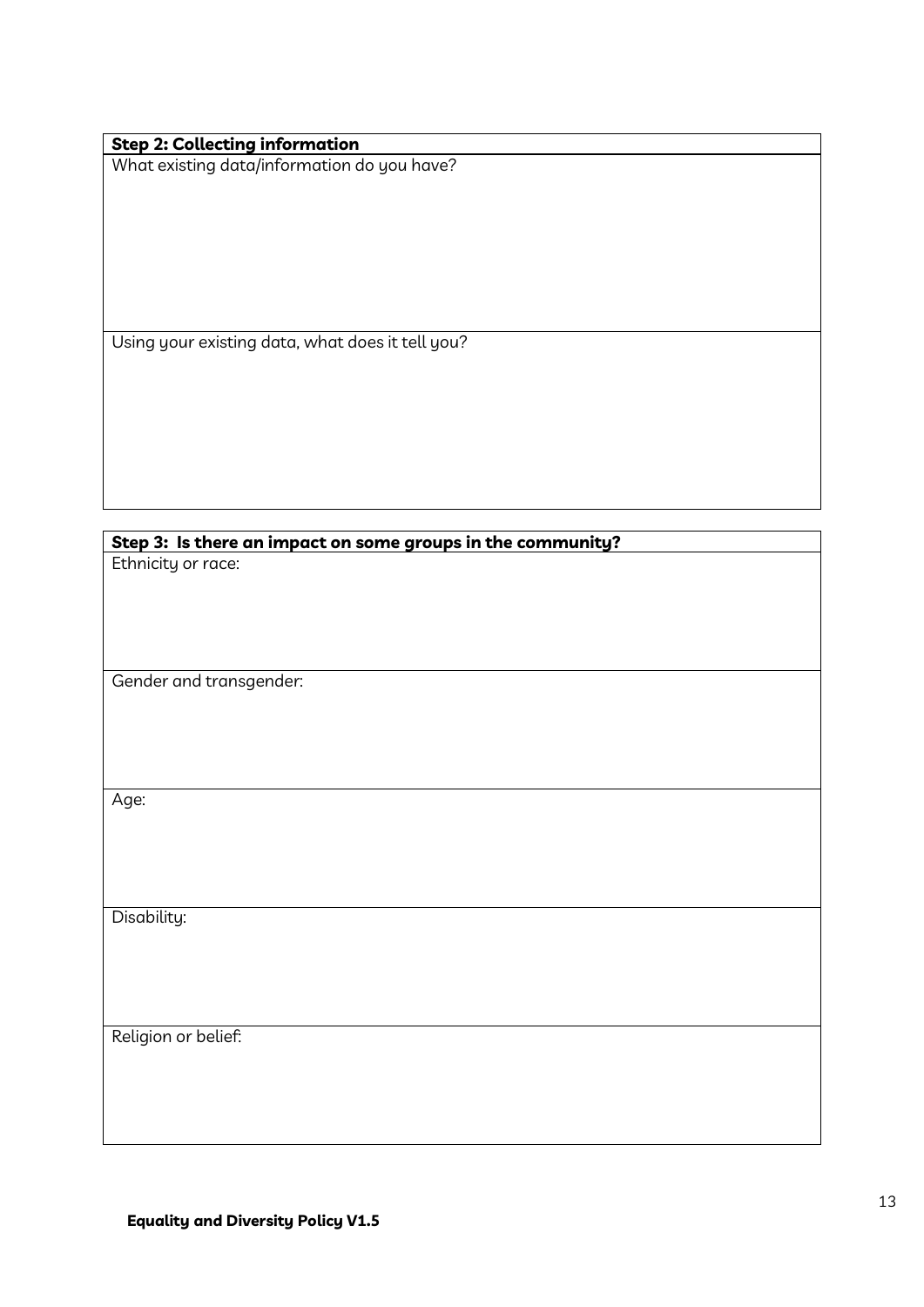Kaleidoscope

Sexual orientation:

Other socially excluded groups or communities (e.g. rural community- socially excluded, carers, areas of deprivation, low literacy skills):

## Step 4: What are the differences?

Are any groups affected in a different way to others as a result of the policy

Does the policy either directly or indirectly discriminate? **YES** NO

If yes, how are you going to change this?

Step 5: Consultation Who have you consulted with?

If you have not consulted yet, please list who and how you are going to consult with specific groups or communities.

## Step 6: Decision

If you are in a position to change or introduce the policy, clearly show how it was decided on.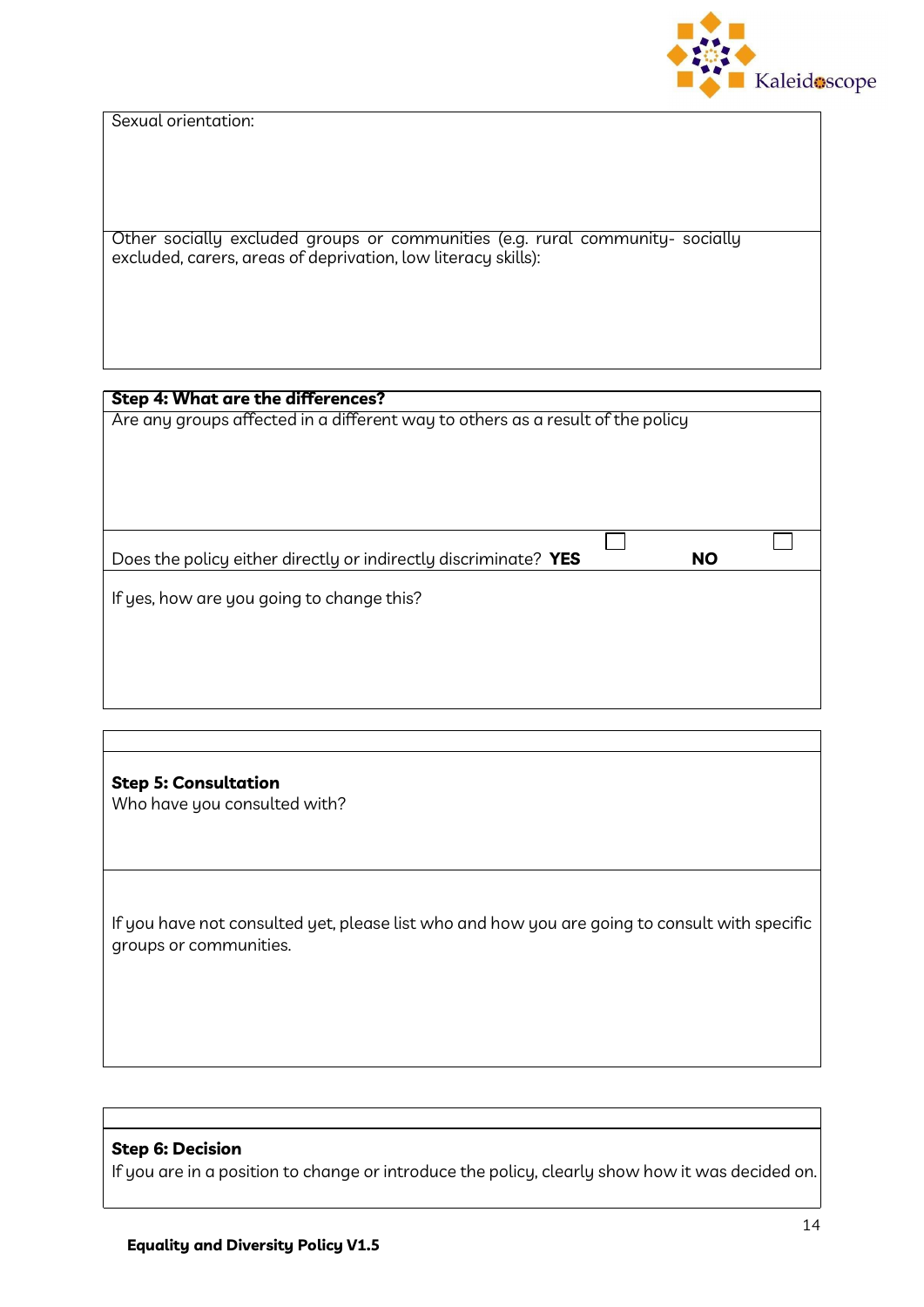

What changes or benefits have been made as a result of your consultation?

If you ARE in a position to introduce the policy, but still have information to collect or actions to complete to ensure all equality groups have been covered, please list with timescales.

If you ARE NOT in a position to go ahead what actions are you going to take? (List actions with timescales).

How are you going to monitor the policy, how often and who will be responsible?